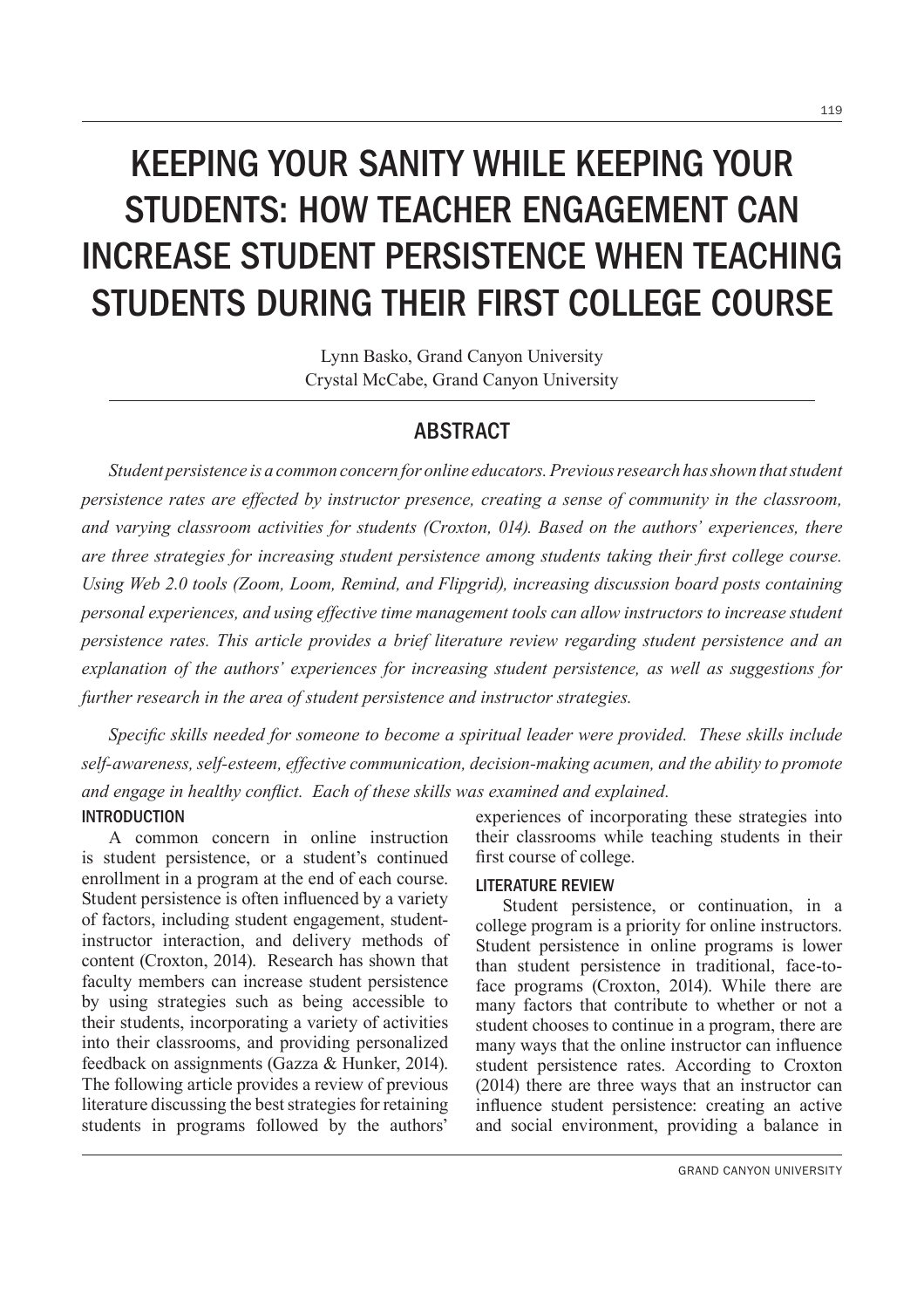activities, and forming a sense of community in the classroom.

One way that instructors can increase student persistence is by creating a classroom environment that is active and social. The Community of Inquiry framework is another useful approach to studying online learning (Garrison, 2007). Community of Inquiry looks at three different areas: social presence, cognitive presence, and teaching presence (Garrison & Archer, 2003). Active and social online environments might include discussion forums, cooperative learning opportunities, debates, and problem based learning activities (Croxton, 2014; Glazer & Murphy, 2015). According to Croxton (2014) giving students opportunities to participate in a variety of ways is essential for increasing students' motivation to continue in their programs.

 It is imperative that instructors create a sense of welcoming for students by getting to know students' personal needs and abilities (Croxton, 2014; Gazza & Hunter, 2014; Glazer & Murphy, 2015). Students also feel this sense of community through personalized feedback from the instructor (Rodriguez-Keyes, 2013). This concept mirrors that of social and teaching presence from the Community of Inquiry framework (Garrison, 2007). Studies show that there is a direct correlation between when students feel recognized as individuals and their performance in the course. Personalized instructor interaction led to higher levels of motivation and interest in the field of study (Glazer & Murphy, 2015; Rodriguez-Keyes, Schneider, & Keenan, 2013), which in turn leads to higher retention rates.

Student persistence can also be increased through the use of varied technologies within the online classrooms. Varied technologies give students more opportunities for interaction and a better sense of community and instructor presence (Dimeo, 2017; Foronda & Lippincott, 2014; Glazer & Murphy, 2015). These technologies can also be used for providing specific, individualized feedback, another factor that is directly related to student persistence (Rodriguez-Keyes et al., 2013, Ma, Han, Yang & Cheng, 2015). When students and instructors are tasked with the use of Web 2.0 tools within the online classroom, cognitive presence is depicted. Cognitive presence is defined as the "exploration, construction, resolution

and confirmation of understanding through collaboration and reflection in a community of inquiry" (Garrison, 2007). The following section details the authors' strategies for maintaining persistence among students following their first college course.

## AUTHORS' EXPERIENCES

The authors found that there are many strategies for raising student persistence rates among students following their first college course. Strategies for maintaining high student persistence rates can be broken down into three categories: using Web 2.0 tools, sharing personal experiences in discussion boards, and having effective time management tools. These strategies align with research regarding student retention (Dimeo, 2017; Jones, 2013; Sandercock, 2014) and the authors' experiences support this.

#### *Utilizing Web 2.0 Tools*

Utilizing Web 2.0 tools is an effective way to increase student persistence as they allow for increased instructor presence and personalized feedback. Tools such as Zoom, a video conferencing website, allow instructors to meet with students synchronously, thereby increasing instructor presence (Basko & Hartman, 2017). Other tools such as Loom and Flipgrid allow instructors to create videos for providing personalized feedback, personal discussion board posts, and explaining assignment details. Remind.com allows instructors to communicate with students via text message, and therefore give students information more efficiently. The authors' have found that integrating these tools into their classrooms has led to higher levels of student persistence.

Zoom is a video conferencing website that allows people to meet synchronously online from any location. Online instructors can utilize Zoom for initial course meetings to introduce themselves to students, meeting with students one on one to discuss assignments, or even meeting with small groups of students to facilitate cooperative learning. Research has shown that using video conferencing technology allows students to be active in their education and build relationships with the instructor and each other (Ellingson & Notbohm, 2012; Tunks, 2012). Student persistence can be increased through the use of this video conferencing tool.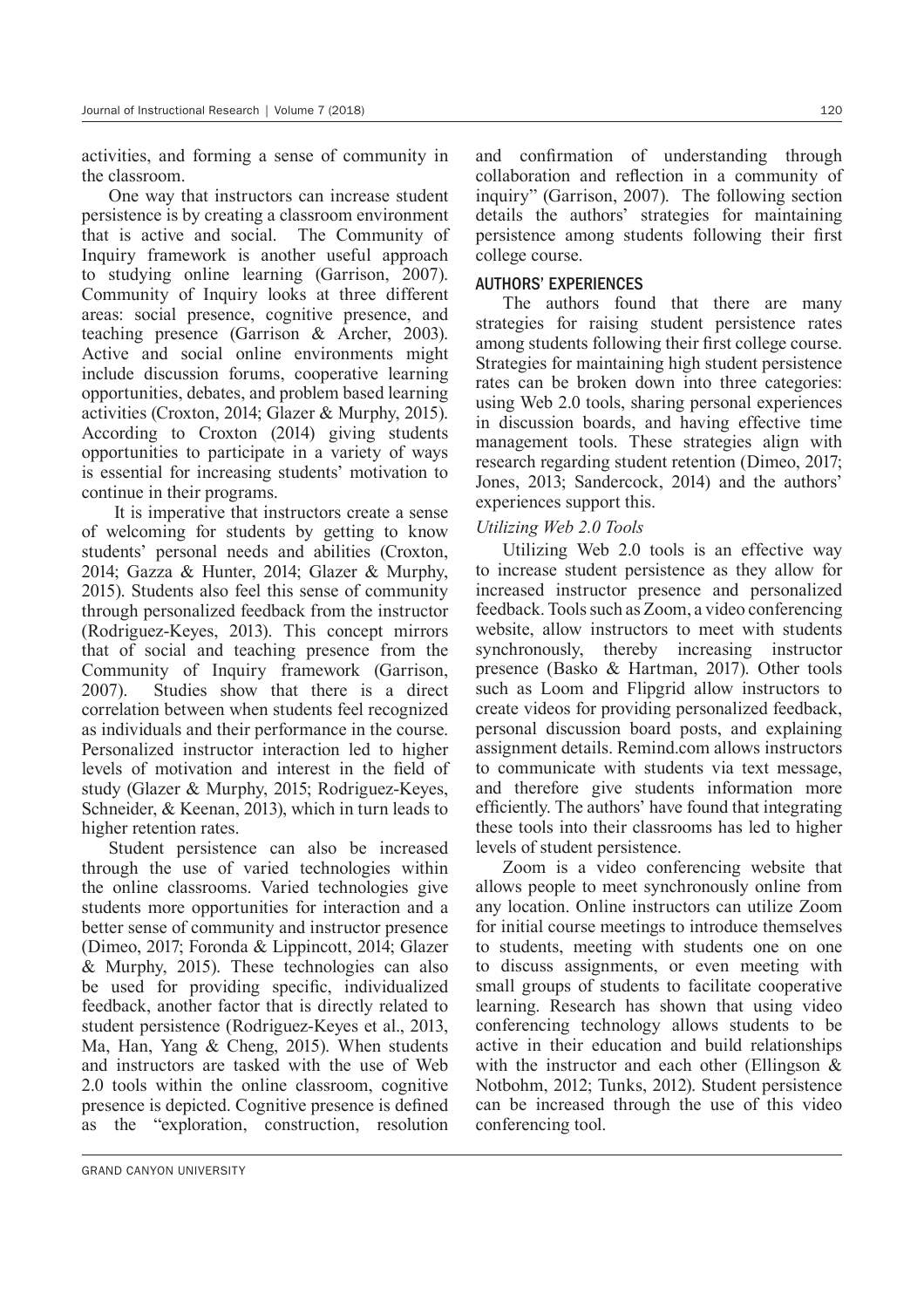Loom is a free Chrome extension that can be installed on your computer. It allows for a more personal style of feedback for students, without increasing your time spent. Through this tool, the instructor can capture their computer screen, along with their face (or opt to just have your voice), and record your feedback as you go through the student's paper. This allows the student to hear and see the feedback, with the option of watching it as many times as they need to until they have it right. An added bonus when using Loom is that the instructor receives a notification email when the student has viewed the feedback link. This helps instructors to feel more confident that their feedback is actually reaching the audience.

In addition to providing individualized, visual and auditory feedback, Loom can also be used to create videos that an instructor can upload in their classroom to show how to do something or where to find something within the classroom. One successful example of this is a Classroom Expectation video that was recorded using Loom and then easily sent out to each student at the start of the course. Loom can also be paired with other Web 2.0 tools, such as Remind, so that the video link is sent through a text to the student.

Flipgrid is a free Web 2.0 resource that allows for social learning to take place. Through this tool, instructors can create a grid, then add topics to create discussion amongst your students. The discussions take place through short videos. The instructor is able to moderate videos and provide feedback as well as set privacy rules. In a world where students are more comfortable, not only with technology but also specifically with technology that is accessible and quick in delivery, students tend to gravitate towards these type of discussion options. A couple of successful examples of Flipgrid being implemented in the online classroom have been, a community grid where multiple instructors are using the same grid in their classrooms, allowing for students from both undergraduate and graduate programs to feel more connected to their university. Another example is having students earn participation points for uploading videos on the class grid. A final, more specific to a course example is having students turn a video assignment from the class in to a topic on the grid. With this final example, all of the technology issues that sometimes accompany a video assignment are now eliminated, since everyone is using the same source.

Remind.com is a service that allows for text message communication between and instructor and a class without releasing private information to participants. Utilizing Remind allows instructors to communicate with either the entire class or one-onone with a student in real time. Students can post questions on Remind via email, text messaging, or the Remind app and instructors can reply from their chosen modality as well. Responses can be instant or scheduled for a later date. The authors have found that using Remind increasing student participation and presence. Additionally, as text messaging is currently the preferred form of communication among college students (Bobbitt, Inman, & Bertrand, 2013), Remind is a great way to contact struggling students who may otherwise be unreachable through other modalities. Remind also allows for attachments to be sent, so students can receive resources such as instructor videos, announcements, and screenshots through the service as well.

## *Sharing Personal Experiences*

In an online college classroom the teacher is a computer screen. Without engagement from the professor, students in the online modality will never know who their professor is nor anything about them. Some professors may believe that all a student needs to know is the curriculum that is presented in the course, but research shows that this is far from the case. According to Dimeo (2017), it is important for students to understand that their instructors are real people. John C. Maxwell (n.d.) said it best when he stated, "Student don't care how much you know until they know how much you care." One way to increase this engagement is through personalized discussion board posts. These posts can include descriptions of the instructor's own experience in the field, connections to how the instruction relates to the field of study (Sandercock, 2014), and humorous content to help the instructor and students make a personal connection (McCabe, Sprute, Underdown, 2017). These personal posts increase engagement and learning, which then leads to student persistence.

Sharing personally with students can sometimes make instructors feel uncomfortable, possibly even vulnerable; however, it is within these interactions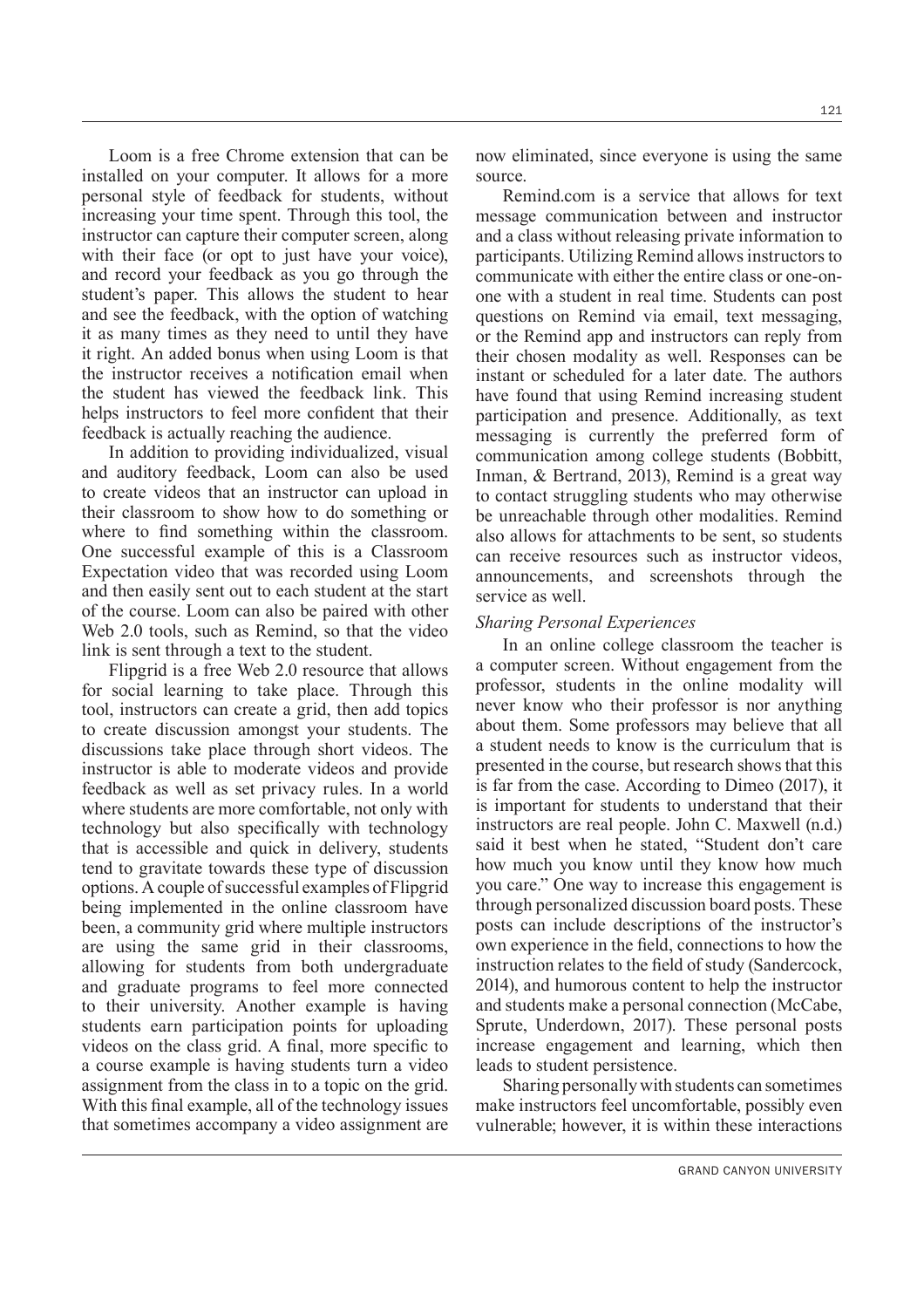that relationships can be built. As instructors, we are professionals in our field of content. This makes it easy to share our own personal experiences on the very topics that we are teaching about in our classes. The old saying, "learn from my mistakes" can also become teaching moments for our students. Whether we are sharing about a time that we made a mistake in our field or sharing about one of our successes, students are able to learn from those experiences.

#### *Utilizing Effective Time Management*

Having effective time management tools is another strategy that leads to higher student persistence, based on the authors' experiences. Student persistence is effected by timely instructor feedback and instructor interaction (Gazza & Hunker,  $2014$ ; Jones,  $2013$ ) and having good time management allows instructors the time to meet these needs. Strategies such as using a weekly checklist for tasks and early grading have allowed for effective time management, in the authors' experience. Tools such as TypeItIn also increase instructor efficiency in grading assignments and providing feedback. Using these tools also allows for instructors to be more accessible to students as they have more time for phone calls, emails, and discussion board interactions.

One way to manage time effectively is to utilize a weekly checklist to keep track of required tasks and due dates. According to a study completed in 2013, online instructors spend nearly 52% of their time grading assignments and facilitating discussions in the discussion forums (Mandernach, Hudson & Wise, 2013). Students rely on teacher feedback and discussion board posts to feel instructor presence, so these tasks are important, but it can be challenging for instructors to accomplish these tasks while meeting deadlines and completing other required tasks. Using a checklist allows instructors to stay focused on tasks and ensure that all grading and discussion board posts are completed in a timely manner, thereby increasing their presence in the classroom.

TypeItIn is a program that allows the user to save commonly used phrases, similar to saving items on a clipboard, to be accessed quickly for future use through the click of a button. For example, instructors can save common grading comments to the program and then be able to quickly add them to documents in the future. So, if an instructor needs to grade assignments from multiple students, they can quickly access comments that they use often without having to type them again each time. As online instructors are often teaching many students as once, having commonly used comments accessed at the click of a button can save a significant amount of time. The authors' experiences of using TypeItin rather than typing comments individually showed a notable difference in the amount of time spent grading assignments. This also allowed the authors to spend more time on individualized needs as the clerical portions of grading were completed in less time.

Online instructors can use many strategies in regard to student persistence and student retention. Using Web 2.0 tools, sharing personal experiences in discussion boards, and having effective time management tools are three examples of these types of strategies. The authors have found, based on personal experiences, that these strategies have given them a strong presence in the classroom and therefore increased student persistence and retention in their courses.

#### SUGGESTIONS FOR FURTHER RESEARCH

In their experience, the authors have found that using Web 2.0 tools, sharing personalized experiences in the discussion boards, and using effective time management strategies can lead to student persistence. Further research should be conducted to further support the use of these and other strategies (Croxton, 2014). It is also recommended that the use of additional Web 2.0 tools be explored in regard to student retention rates. Research in these areas will help increase rates of student persistence in online classrooms.

GRAND CANYON UNIVERSITY